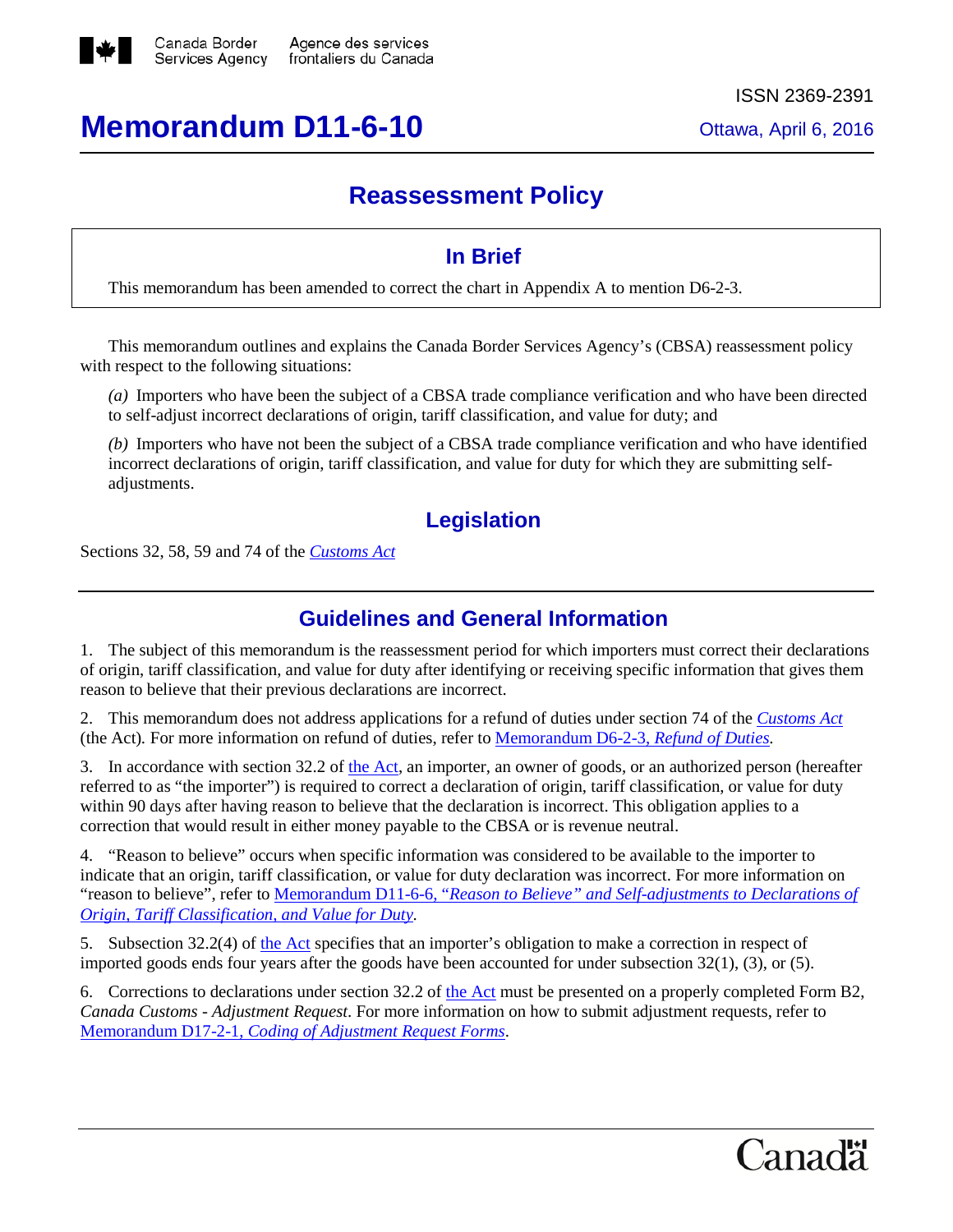7. Pursuant to section 59 o[f the Act,](http://laws-lois.justice.gc.ca/eng/acts/C-52.6/FullText.html) an officer may re-determine or further re-determine the origin, tariff classification, and/or value for duty of imported goods at any time within four years after the date of the determination, or within such further time as may be prescribed.

## **Time Limit Under Section 32.2 of the** *Customs Act*

8. The 90-day time period to make a correction to a declaration of origin, tariff classification, or value for duty under section 32.2 of [the Act](http://laws-lois.justice.gc.ca/eng/acts/C-52.6/FullText.html) begins on the date the importer has, or was considered to have had, reason to believe that a declaration is incorrect.

9. Where the importer did not have specific information at the time of accounting to indicate that a declaration was incorrect, "reason to believe" will occur on the date that the importer obtains specific information or is informed in writing of the necessary requirements to correctly account for the goods. The 90-day time period to make a correction to a declaration begins on the date the specific information is received by the importer.

For example, a trade compliance verification final report issued on November 20, 2015, identifies all errors found during the verification. If, before the verification, there was no specific information available to give the importer reason to believe that a declaration was incorrect, the date of the report will constitute the date of "reason to believe". The importer would have 90 days from the date of the report to amend all incorrect declarations for the reassessment period identified in the report.

10. Where there is uncertainty on how to correctly account for the origin, tariff classification, or value for duty of the goods, importers are strongly encouraged to request a ruling from the CBSA. The procedures for obtaining a ruling are outlined in Memorandum D11-4-16, *[Advance Rulings Under Free Trade Agreements](http://www.cbsa-asfc.gc.ca/publications/dm-md/d11/d11-4-16-eng.html)*, [Memorandum](http://www.cbsa-asfc.gc.ca/publications/dm-md/d11/d11-11-1-eng.html)  D11-11-1, *National [Customs Rulings](http://www.cbsa-asfc.gc.ca/publications/dm-md/d11/d11-11-1-eng.html) (NCR)*, and Memorandum D11-11-3, *[Advance Rulings for Tariff](http://www.cbsa-asfc.gc.ca/publications/dm-md/d11/d11-11-3-eng.html)  [Classification](http://www.cbsa-asfc.gc.ca/publications/dm-md/d11/d11-11-3-eng.html)*.

11. From the date that an NCR or an advance ruling is issued, the importer will be required to declare all future importations in accordance with that ruling as it becomes the importer's specific information providing "reason to believe".

**Note:** If it is determined that specific information was available to the importer prior to receiving the ruling, the earlier specific information will be considered by the CBSA to be the reason to believe that a declaration was incorrect.

## **Correction to a Declaration for a Period Before the Date of Specific Information**

12. When dealing with goods covered by a free trade agreement, an importer may be required to make a correction to a declaration for the period before the date that they have specific information because of obligations regarding importations under that free trade agreement.

13. Subsection 32.2(1) of [the Act](http://laws-lois.justice.gc.ca/eng/acts/C-52.6/FullText.html) requires an importer to make a correction to a declaration if the importer has specific information that the proof of origin on which a declaration was based contains incorrect information. Therefore, when an importer becomes aware that a proof of origin is no longer valid for imported goods, it is required to make corrections to all affected declarations for the period covered by that proof of origin in accordance with the self-adjustment provisions of the Act*.*

For example, on August 25, 2015, an importer receives a notification from an exporter that a certificate of origin covering goods imported in 2014 is no longer valid. The importer is obligated to correct all declarations within 90 days from August 25, 2015, for the goods imported in 2014, for the period covered by the erroneous certificate of origin.

14. For imported goods that are subject to retroactive amendments to the price paid or payable, an importer may be required to make corrections to declarations made before the date of the specific information. In situations where an agreement in writing was in effect at time of importation to later reduce the price paid or payable of imported goods and the price reduction subsequently occurs, a correction made under the authority of section 32.2 of [the Act](http://laws-lois.justice.gc.ca/eng/acts/C-52.6/FullText.html) is necessary if the importer is provided with specific information giving reason to believe that a declaration of value for duty is incorrect, and the correction would be revenue neutral. An importer may elect to pursue a refund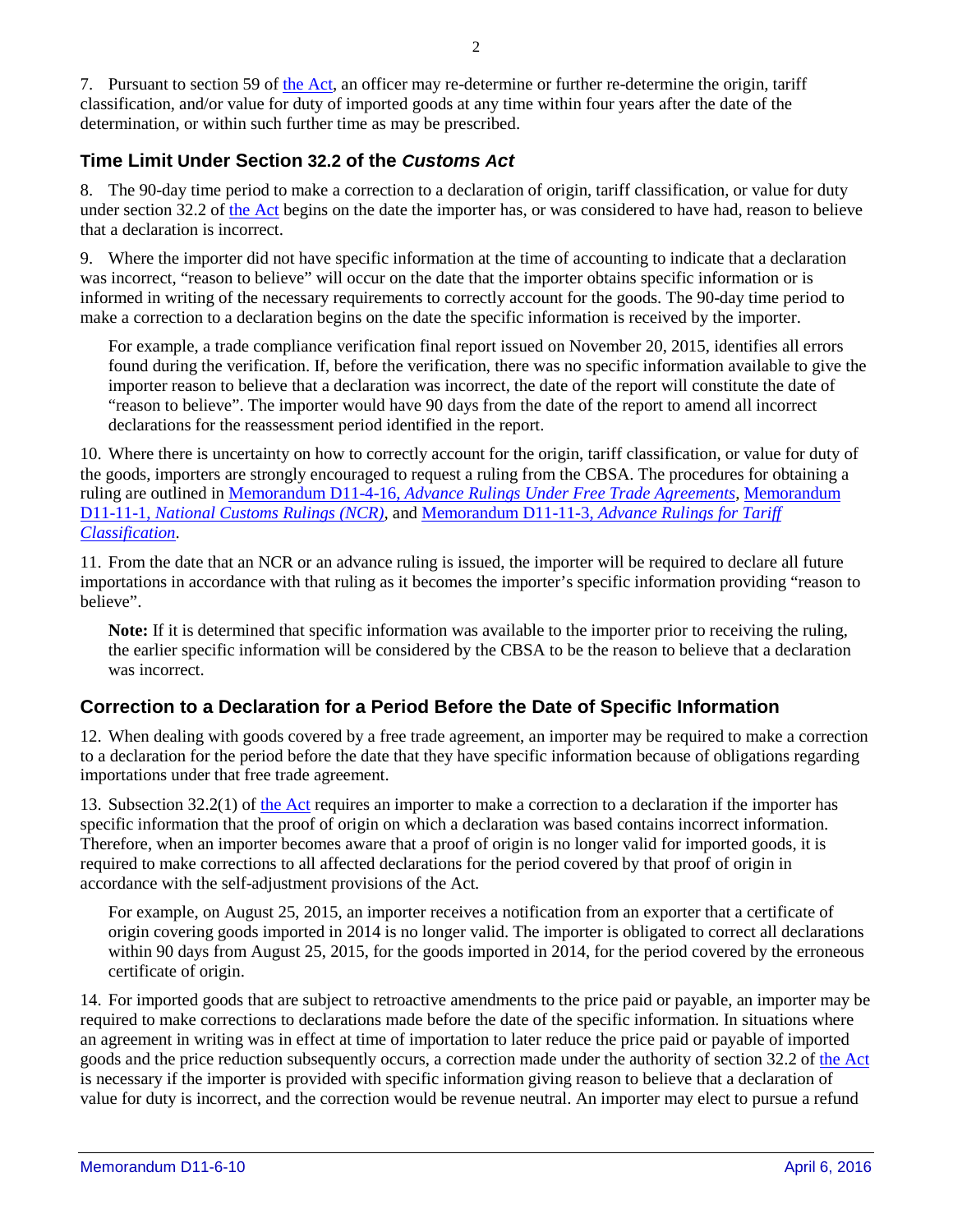of duties under the authority of paragraph 74(1)*(e)* of the Act if the price reduction would result in a decrease of value for duty.

## **Reassessment Period for Importers who are not the Subject of a Trade Compliance Verification**

15. For a pictorial representation of the following information, refer to Appendix A of this memorandum.

#### **Specific Information Not Available**

16. An importer who conducts an internal audit or review, or engages a third party to do so, may become aware of incorrect declarations. In this case, the audit or review report may be considered to be the specific information that gives the importer "reason to believe", provided that:

*(a)* there was no previous information available that would be considered reason to believe that a declaration was incorrect;

- *(b)* the CBSA had not already initiated a trade compliance verification; and
- *(c)* the report identifies only revenue neutral corrections or ones in which duty is payable to the CBSA.

17. For an internal report to be considered to be specific information that gives "reason to believe", the report must be based on an audit or review of the importer's activities to ensure that the goods have been correctly accounted for. The written report must provide a detailed account of the issue that was examined, the scope of the review, and a clear description of the errors found in the customs accounting documents. In addition, all conclusions and required corrections must be clearly explained and supported by the specific legislative provisions.

18. Where all previous conditions are met, importers will not be required to make a correction to a declaration before the date of the internal report. Importers will only be required to account for the goods according to the recommendations of the internal report on a going forward basis.

19. Importers who disagree with the conclusion of their own audit or review are advised to request a ruling from the CBSA in accordance with paragraph 10 of this memorandum.

#### **Specific Information Available**

20. When an importer, who is not currently the subject of a CBSA trade compliance verification, becomes aware that specific information was previously available but was not considered and consequently declarations of origin, tariff classification, and/or value for duty are incorrect, the CBSA requires the importer to self-correct all incorrect declarations dating back to the date of the specific information, to a maximum of four years as provided for under subsection 32.2(4) of [the Act](http://laws-lois.justice.gc.ca/eng/acts/C-52.6/FullText.html)*.*

21. Where the only type of specific information previously available is a legislative provision that is *prima facie*, evident, and transparent, as identified, as in subparagraph 1*(a)* of [Memorandum D11-6-6,](http://www.cbsa-asfc.gc.ca/publications/dm-md/d11/d11-6-6-eng.html) the CBSA may not require an importer to amend incorrect declarations for a maximum of four years. If the corrections would result in no customs duties payable or only Goods and Services Tax (GST) payable, and the importer is a GST registrant eligible to receive input tax credits, the importer will only be required to amend incorrect declarations back to the beginning of their last completed fiscal period.

## **Voluntary Disclosures Program**

22. The Voluntary Disclosures Program promotes compliance with the accounting and payment provisions of the *[Customs Act,](http://laws-lois.justice.gc.ca/eng/acts/C-52.6/page-1.html) [Customs Tariff](http://laws-lois.justice.gc.ca/eng/acts/c-54.011/page-1.html)* and *[Excise Tax Act](http://laws-lois.justice.gc.ca/eng/acts/e-15/page-1.html)* by encouraging clients to come forward and correct deficiencies in order to comply with their legal obligations.

23. Where the legislated 90-day time limit under section 32.2 of [the Act](http://laws-lois.justice.gc.ca/eng/acts/C-52.6/FullText.html) has expired, importers who have not made the required corrections to their declarations of origin, tariff classification, and/or value for duty may request corrective measures under the Voluntary Disclosures Program. For more information, refer to [Memorandum](http://www.cbsa-asfc.gc.ca/publications/dm-md/d11/d11-6-4-eng.html)  D11-6-4, *[Relief of Interest and/or Penalties Including Voluntary Disclosure](http://www.cbsa-asfc.gc.ca/publications/dm-md/d11/d11-6-4-eng.html)*.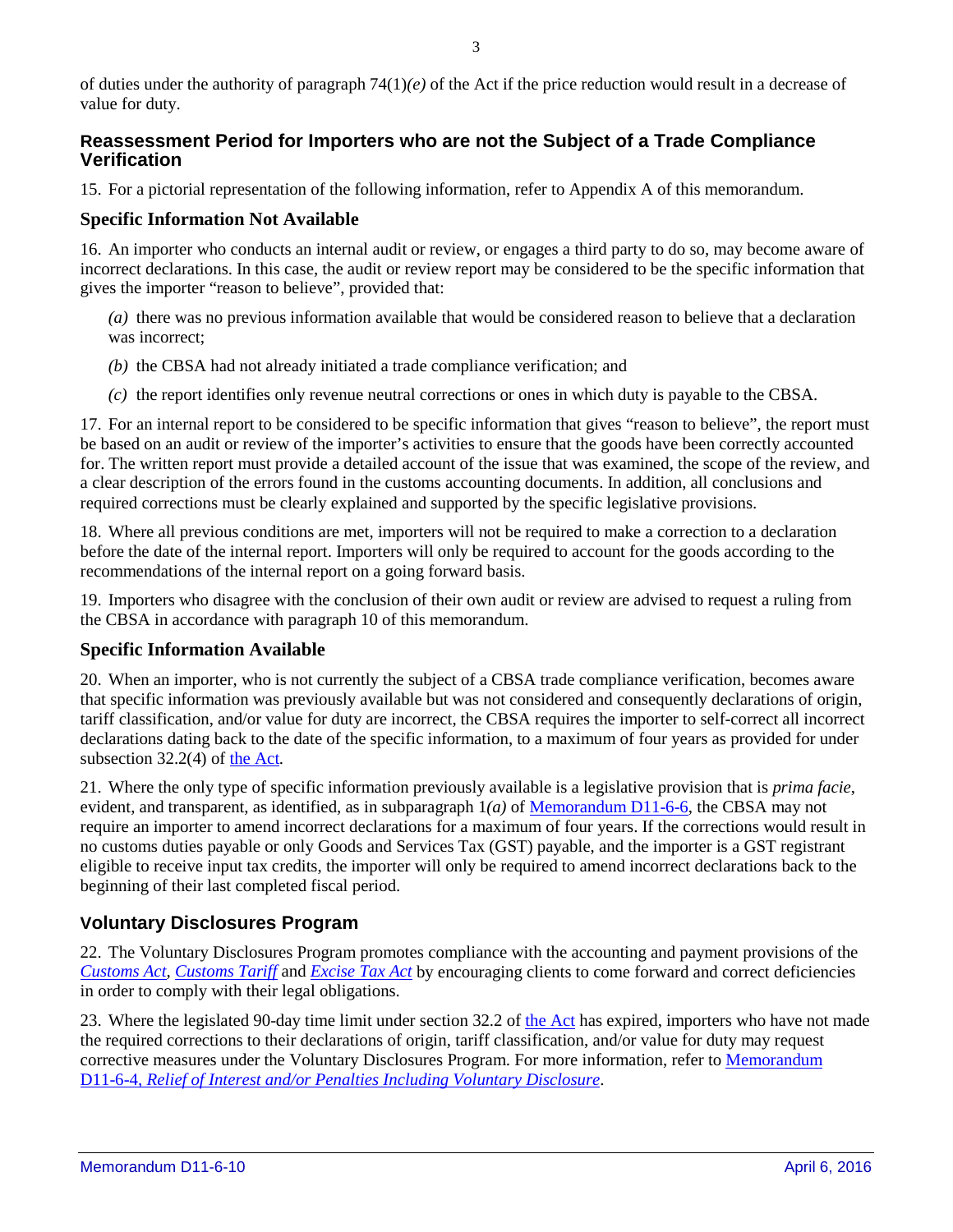## **Reassessment Period for Importers After a CBSA Trade Compliance Verification**

24. For the purpose of this memorandum, the term "verification period" means the time frame within which the goods under review were accounted for. The verification period will be clearly identified in the notification letter issued by the CBSA officer that is conducting the verification.

25. Under section 59 of the Act, an officer may re-determine the origin, tariff classification, and/or value for duty of imported goods at any time within four years after the date of accounting. When goods are re-determined as a result of a trade compliance verification, an importer must amend all incorrect declarations pursuant to section 32.2 of the Act for the reassessment period*.* The reassessment period will be determined on the basis of whether or not specific information giving "reason to believe" was available to the importer.

26. For a pictorial representation of the following information, refer to Appendix B of this memorandum.

## **The CBSA Determines That Specific Information was not Available**

27. In the case of a trade compliance verification where the CBSA determines that specific information was not available, the importer will not be considered to have had "reason to believe". The importer will be required to amend all incorrect declarations only for the verification period, as identified in the CBSA's initial notification letter and going forward.

For example, a letter from the CBSA dated March 23, 2015 notifies the importer of an upcoming trade compliance verification of goods imported during their January 2014 to December 2014 fiscal year. In its trade compliance verification final report dated September 8, 2015, the CBSA identifies errors but determines that the importer did not have reason to believe that the declarations were incorrect. In this case, the importer must amend all incorrect declarations accounted for during the verification period (i.e., January 1, 2014 to December 31, 2014), and going forward.

## **The CBSA Determines That Specific Information was Available**

28. In the case of a trade compliance verification where the CBSA determines that specific information was available, the importer will be considered to have had "reason to believe". The importer will be required to amend all incorrect declarations dating back to the date of the specific information, to a maximum of four years, as provided for in [the Act.](http://laws-lois.justice.gc.ca/eng/acts/C-52.6/FullText.html)

29. Where the only specific information previously available was a legislative provision that was prima facie, evident, and transparent as identified in subparagraph 1*(a)* of [Memorandum D11-6-6,](http://www.cbsa-asfc.gc.ca/publications/dm-md/d11/d11-6-6-eng.html) the CBSA may not require the importer to amend incorrect declarations to a maximum of four years. Where the corrections would result in no customs duties payable or only GST payable, and the importer is a GST registrant eligible to receive input tax credits, the CBSA may determine that the reassessment period for which the importer will be required to amend incorrect declarations will be the verification period, as identified in the notification letter, up to the date of the final verification report and all future importations going forward.

For example, on July 13, 2015, an importer receives a trade compliance verification final report from the CBSA concluding that a *prima facie*, evident, and transparent tariff classification provision was not followed. Where the corrections would result in no additional customs duties payable, the CBSA may only require the importer to amend all incorrect declarations dating back to the starting date of the verification period. In this example, if the importer's fiscal year was the calendar year, the importer might only be required to amend all incorrect declarations from January 1, 2014 and going forward. If the corrections would result in customs duties payable, the importer would be required to self-correct back to the date of specific information up to a maximum of four years.

30. Where the type of specific information identified in subparagraphs 1*(b)* through *(g)* of [Memorandum D11-6-6](http://www.cbsa-asfc.gc.ca/publications/dm-md/d11/d11-6-6-eng.html) was previously available to the importer, the reassessment period for which the importer will be required to amend incorrect declarations will be the period dating back to the date of that specific information, up to a maximum of four years, whether or not the corrections result in any customs duties payable to the CBSA.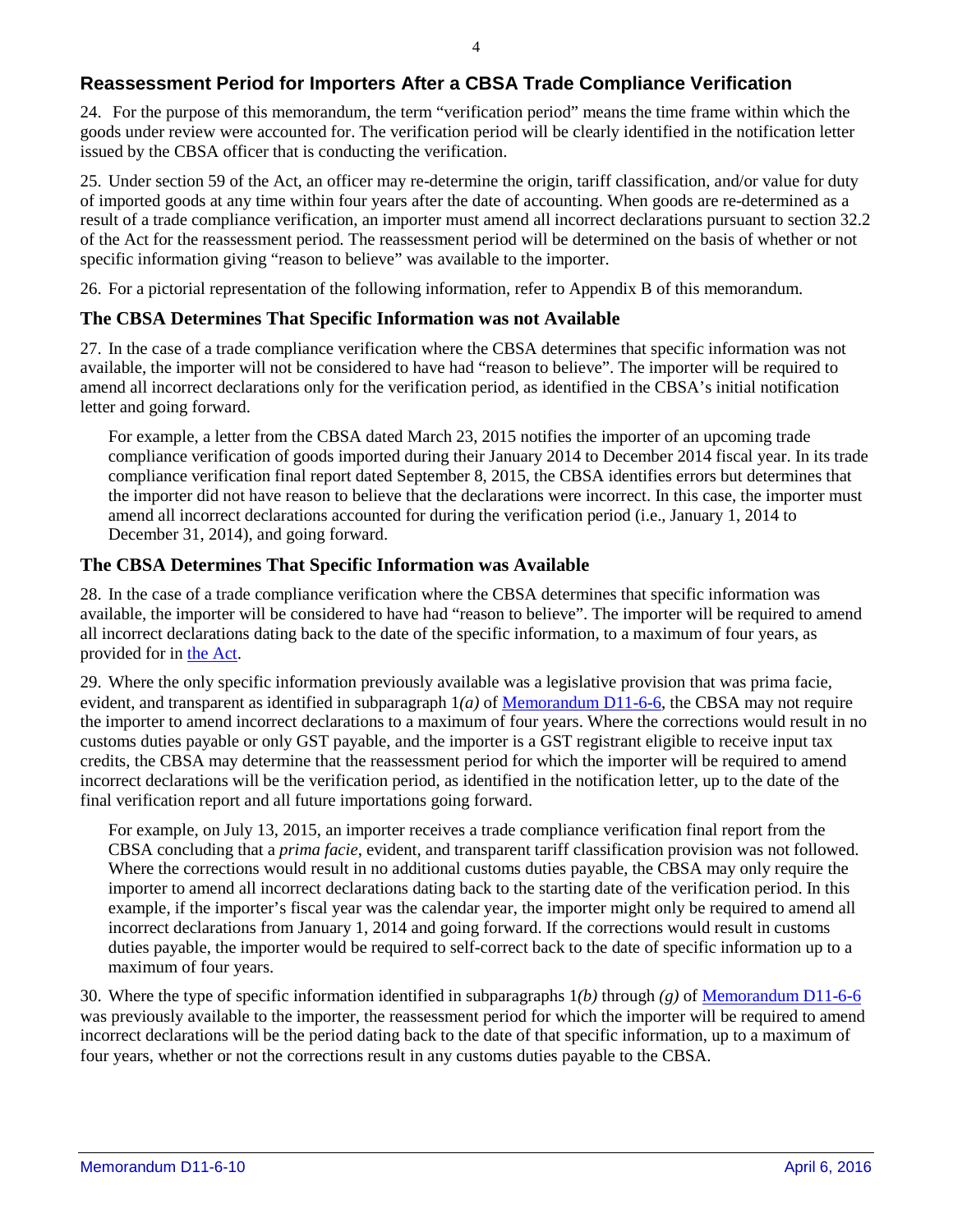For example, if a ruling issued prior to the trade compliance verification was not followed, the CBSA will require the importer to amend all incorrect declarations dating back to the date of the ruling, up to a maximum of four years, whether or not the corrections generate customs duties payable to the CBSA.

#### **Importer's Report Used as Specific Information**

31. For a pictorial representation of the following information, refer to Appendix C of this memorandum.

32. During a trade compliance verification, an importer may notify the CBSA that they have accounted for goods in accordance with the results of a self-initiated review. In the event that the CBSA determines that the findings and results of the review are incorrect, the importer may be required to correct only for the verification period and going forward if the verification determines that the report was prepared in accordance with the conditions set out in paragraphs 16 and 17 of this memorandum.

33. If the CBSA determines that the self-initiated review was not based on the conditions set out in paragraphs 16 and 17, the report will not be considered to be specific information. The CBSA will provide the importer with a detailed explanation as to why the report cannot be considered as specific information, giving "reason to believe". That said, other "reason to believe" criteria may still apply.

34. Should the CBSA determine that specific information regarding the correct accounting of the goods was available to the importer prior to the completion of the importer-initiated review, the CBSA may require the importer to amend all incorrect declarations back to the date of specific information, to a maximum of four years from the date of accounting.

35. It may be determined that the results of the review are correct. If the importer did not account for the goods in accordance with the results, and the goods were incorrectly declared, the importer must amend all incorrect declarations dating back to the date of the report, to a maximum of four years and correctly account for all future importations, provided that all conditions in paragraphs 16 and 17 are met. Where the importer's internal report is dated after the beginning of the verification period, the importer will be required to amend all incorrect declarations for the verification period, as identified in the CBSA initial notification letter, and going forward.

## **Exporter Origin Verifications**

36. In the case of an exporter origin verification, the verification period will be the period covered by the proof of origin. Where a good is found to be non-originating, an importer's reassessment period will be the period set out in the proof of origin.

For example, during an exporter origin verification, the CBSA determines that a good does not originate and at the conclusion of the verification, informs the importer in writing that the goods do not qualify for the benefits of the preferential tariff treatment claimed at the time of accounting. The reassessment period for which the importer will be required to correct declarations will be the period covered by the related certificate of origin.

37. Refer to Appendix D for more examples on how the reassessment policy applies to an exporter origin verification.

38. Where the CBSA discovers an incorrect tariff classification of a good during an exporter origin verification, one of the following processes will apply, provided that there was no previous specific information available:

*(a)* If the good is found to be **originating** but the tariff classification is incorrect, the importer will be informed of the correct tariff classification at the conclusion of the exporter origin verification, and must correctly account for the good for any future importations from the date of the notice and going forward.

*(b)* If the good is found to be **non-originating** and the tariff classification is incorrect, the importer will be informed at the conclusion of the exporter origin verification that the good does not originate and will also receive a determination on the correct tariff classification of the goods. The importer will be required to amend all incorrect declarations of origin for the verification period, as well as make corrections to the tariff classification for the period covered by the proof of origin.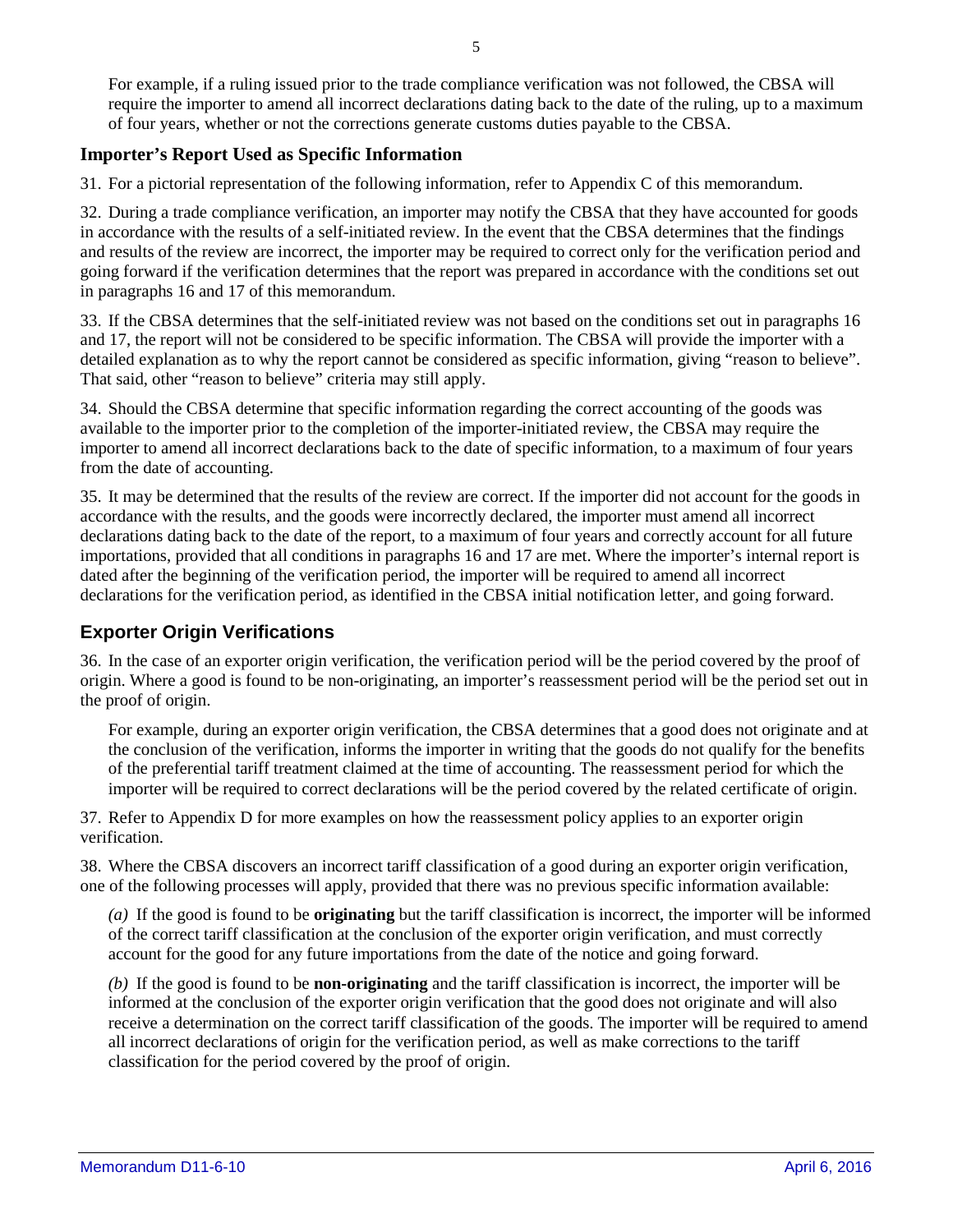## **90-day Filing Period**

39. Following a CBSA trade compliance verification where errors are found, the importer must submit corrections to declarations relating to same and similar goods and/or the same issues within 90 days from the date of the trade compliance verification final report.

40. For the purposes of this memorandum, the term ¨same and similar goods¨ means: Identical and other models/styles of goods that have the same function as the goods being verified, that differ in a manner (e.g., size, colour, capacity) that does not alter the tariff classification of the goods at the tariff item level.

41. For the purposes of this memorandum, the term ¨same issues¨ means: Identical program requirements or considerations relating to the legislative provisions that apply to imported goods.

### **Requesting an Extension to the 90-day Period to Submit Corrections**

42. An importer may submit a written request to the CBSA seeking an extension to the 90-day filing period. The request must be sent to:

Canada Border Services Agency Trade and Anti-dumping Programs Directorate 222 Queen Street, 4th floor Ottawa, Ontario K1A 0L8

43. The importer's request must be made no later than 45 days from the date of the final report. Requests received after 45 days will not be considered and will be immediately denied.

44. At the time of any request for an extension, an importer must be able to demonstrate that it has begun the process of making corrections. Such requests for extensions must also be accompanied by a fulsome explanation of why the 90-day period cannot be met.

45. Factors that the CBSA may take into account when considering a request for an extension include, but are not limited to:

*(a)* Natural disasters (i.e., fires, floods, ice storms) when the event destroyed books and records, or made them inaccessible, or for other related reasons why filing the adjustments was delayed or prevented.

*(b)* Local, regional, or national emergencies in the community where the client or representative resides or carries on business.

*(c)* Civil disturbances or disruptions in services, such as prolonged postal strikes, strikes within the government, lockouts, and demonstrations, where no alternative services or arrangements are reasonable or possible.

*(d)* Death or serious illness pertaining to key persons involved in filing the adjustments.

*(e)* Instances where the volume of corrections to be made exceeds the importer's capacity to process them within the required time limit.

**Note:** This list is not exhaustive, but rather illustrates the types of circumstances the CBSA may take into account when considering any request for an extension to the 90-day period to file adjustments.

46. Following receipt and review of an application for an extension, the CBSA will notify the importer of its decision in writing, and provide a schedule for filing the remaining self-corrections. If the extension is granted, the period for making corrections will be extended to a maximum of 30 days.

47. Even if an extension is granted, the importer will be required to submit corrections for the first year of the reassessment period by the 90th day of the filing period.

48. If an extension is granted and corrections for the first year of the reassessment period are not received by the 90th day, the extension will be revoked and the importer will be subject to penalties.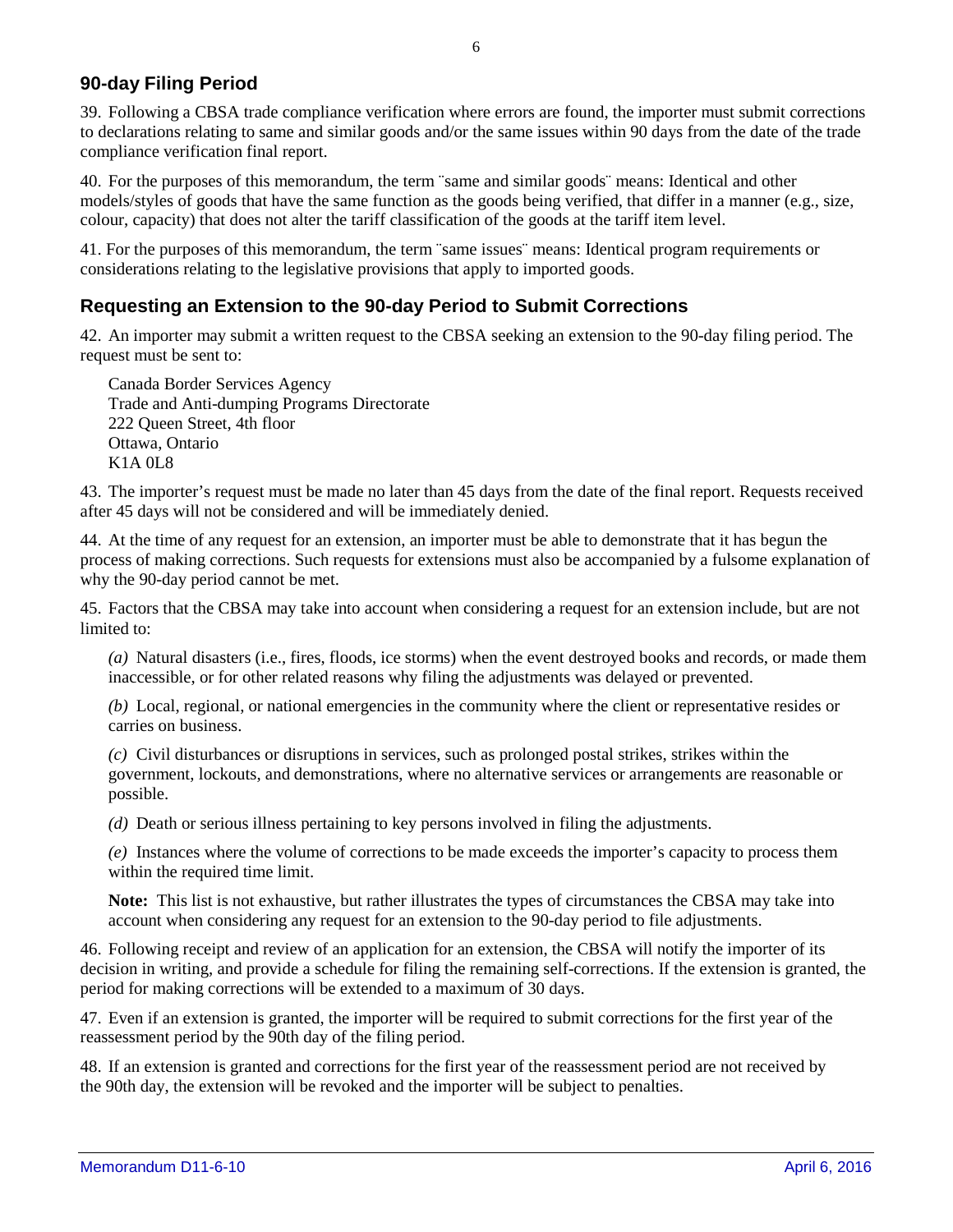## **Penalty Information**

49. Importers who have "reason to believe" and who do not file corrections within the 90-day period as required under section 32.2 of [the Act](http://laws-lois.justice.gc.ca/eng/acts/C-52.6/FullText.html) will be liable to penalties under the Administrative Monetary Penalty System (AMPS).

50. More information on penalties is available in Memorandum D22-1-1, *[Administrative Monetary Penalty](http://www.cbsa-asfc.gc.ca/publications/dm-md/d22/d22-1-1-eng.html)  [System.](http://www.cbsa-asfc.gc.ca/publications/dm-md/d22/d22-1-1-eng.html)*

## **Challenging a CBSA Decision**

51. When a notice of a decision has been given under subsection 59(2) of [the Act,](http://laws-lois.justice.gc.ca/eng/acts/C-52.6/FullText.html) an importer who disagrees with the CBSA's decision may file a request for a further re-determination, under the authority of subsection 60(1), within 90 days of the CBSA decision. For further information on the dispute resolution process, refer to Memorandum D11-6-7, *[Importer's Dispute Resolution Process for Origin, Tariff Classification, and Value for](http://www.cbsa-asfc.gc.ca/publications/dm-md/d11/d11-6-7-eng.html)  [Duty of Imported Goods.](http://www.cbsa-asfc.gc.ca/publications/dm-md/d11/d11-6-7-eng.html)*

## **Additional Information**

52. For more information, within Canada call the Border Information Service at **1-800-461-9999**. From outside Canada call 204-983-3500 or 506-636-5064. Long distance charges will apply. Agents are available Monday to Friday (08:00 – 16:00 local time / except holidays). TTY is also available within Canada: **1-866-335-3237**.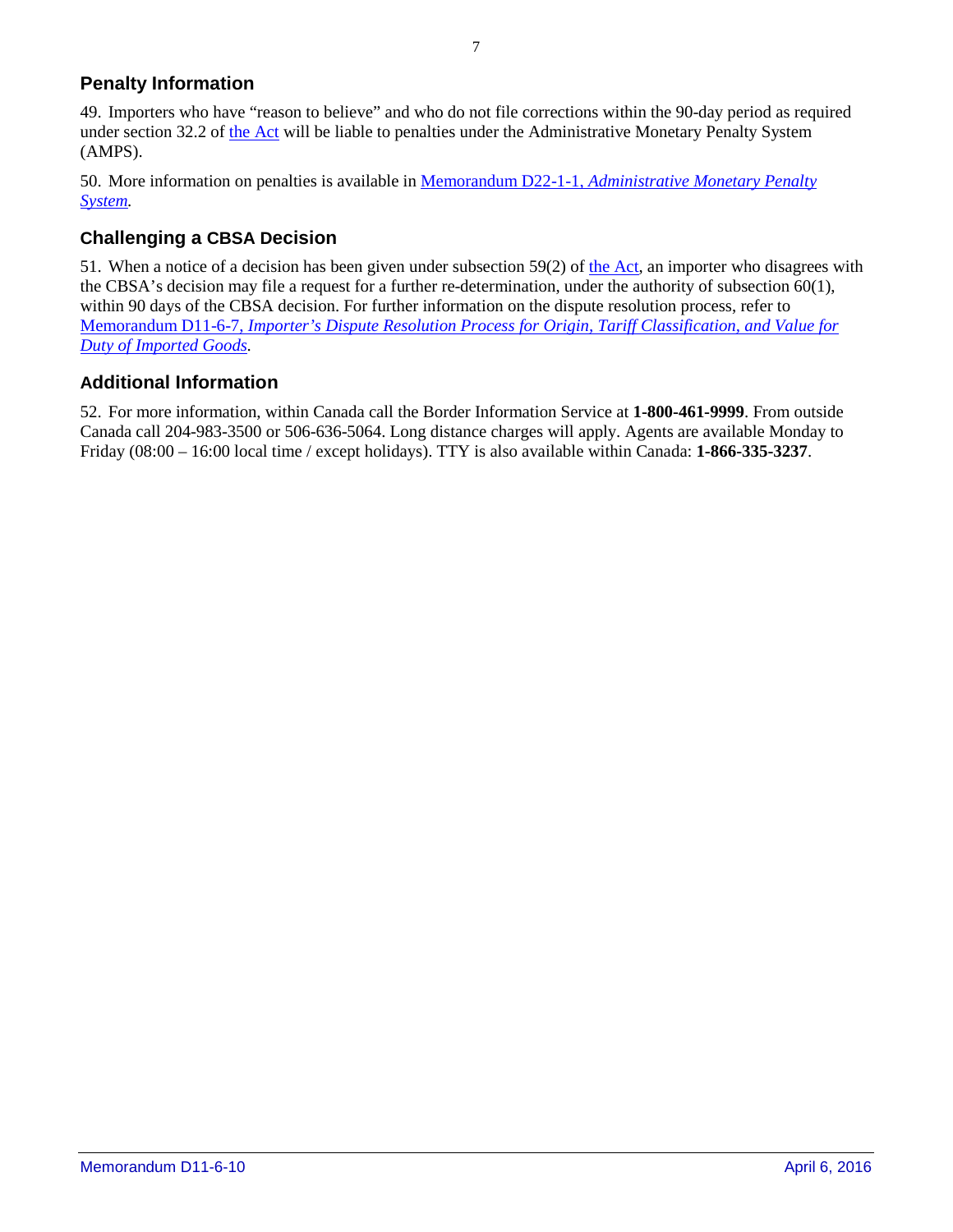

#### **Corrections as a Result of an Importer Initiated Audit or review**

\* Where the importer is not a GST registrant eligible to receive input tax credits, and corrections would result in GST payable, the reassessment period would be the same as if customs duties were payable to the CBSA.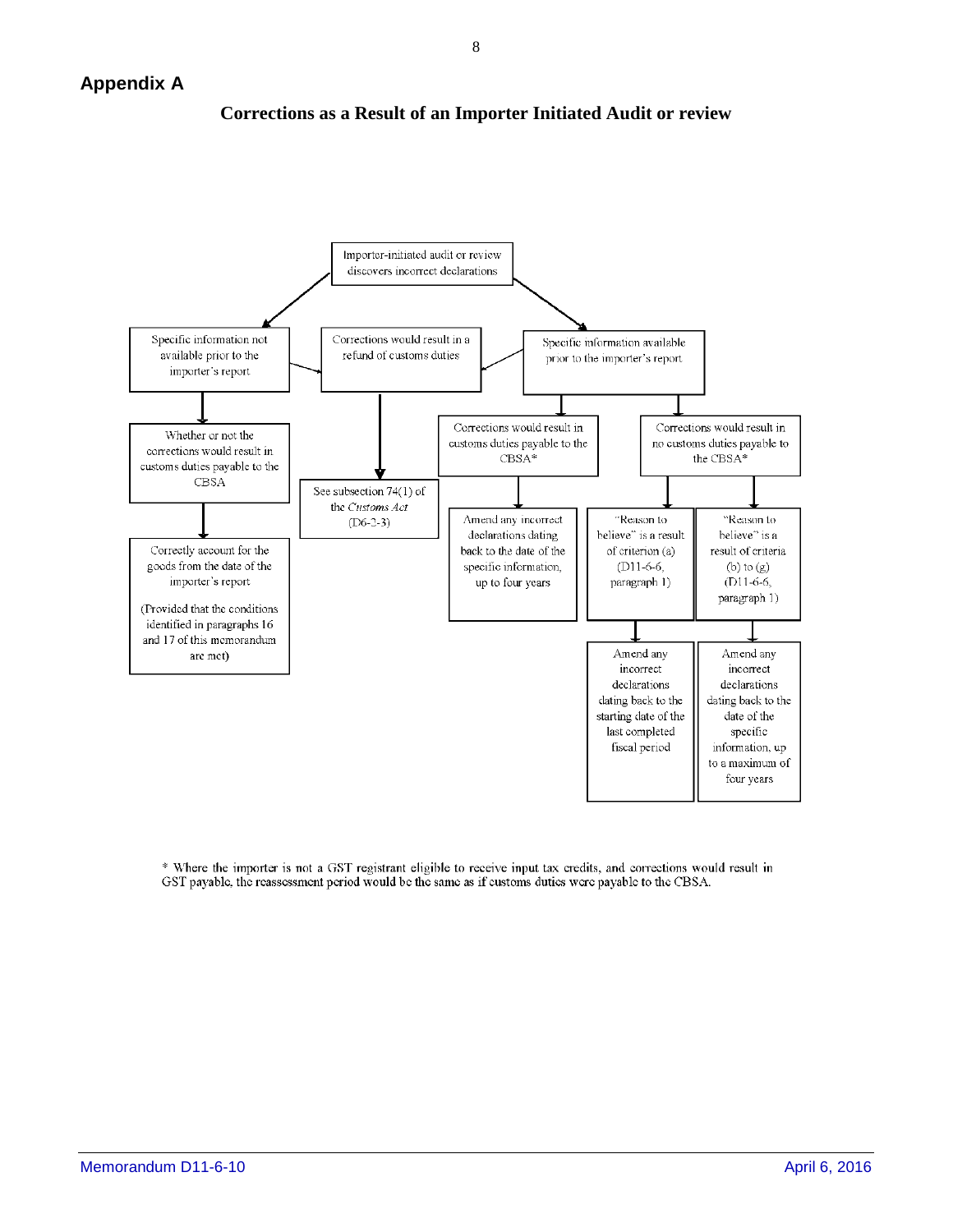

## **Reassessment Period for Importers After a CBSA Trade Compliance Verification**

\* Where the importer is not a GST registrant eligible to receive input tax credits, and corrections would result in GST payable, the reassessment period would be the same as if customs duties were payable to the CBSA.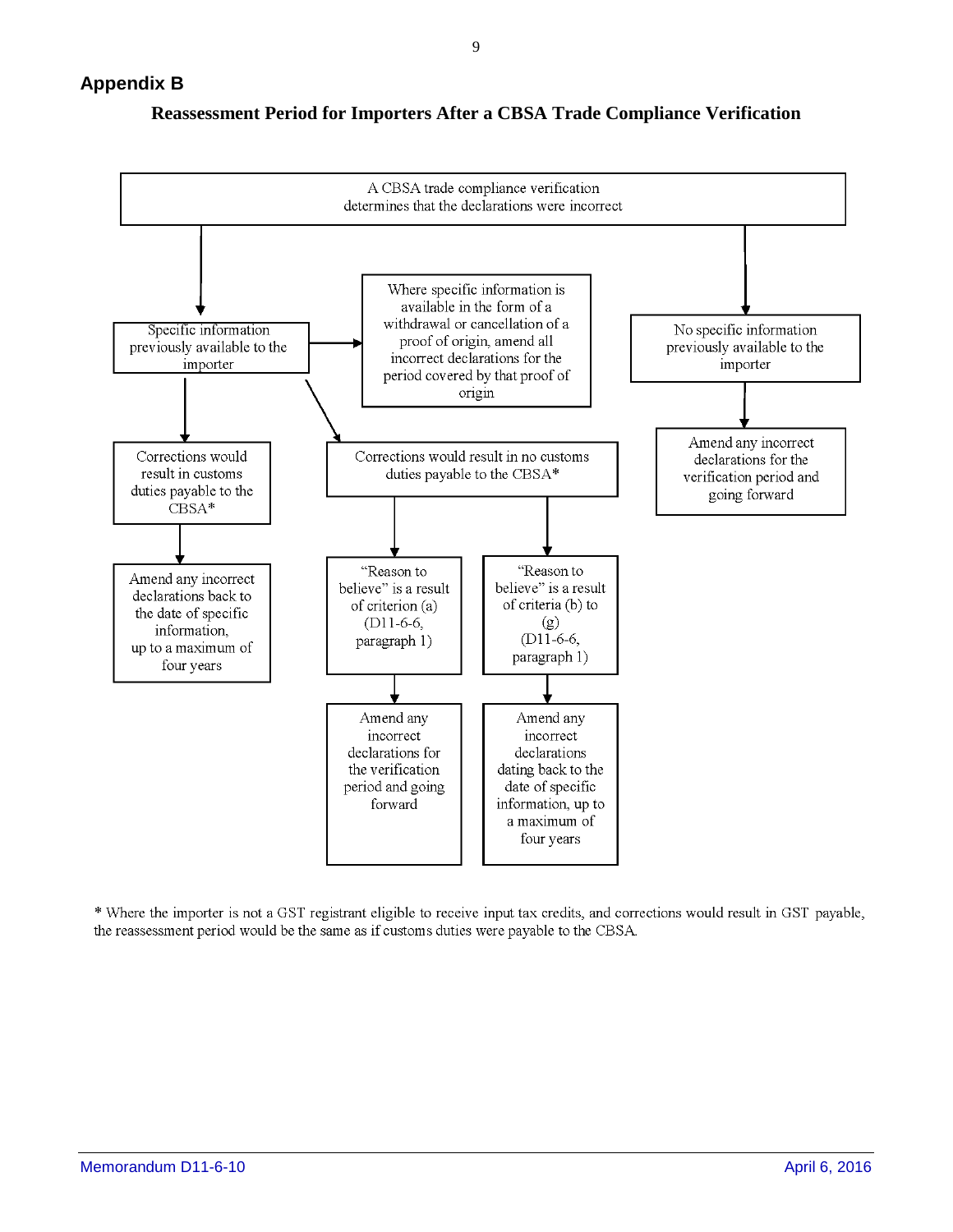## **Reassessment Period for a CBSA Trade Compliance Verification When a Previous Importerinitiated Audit or Review Meets the Conditions in Paragraphs 16 and 17**

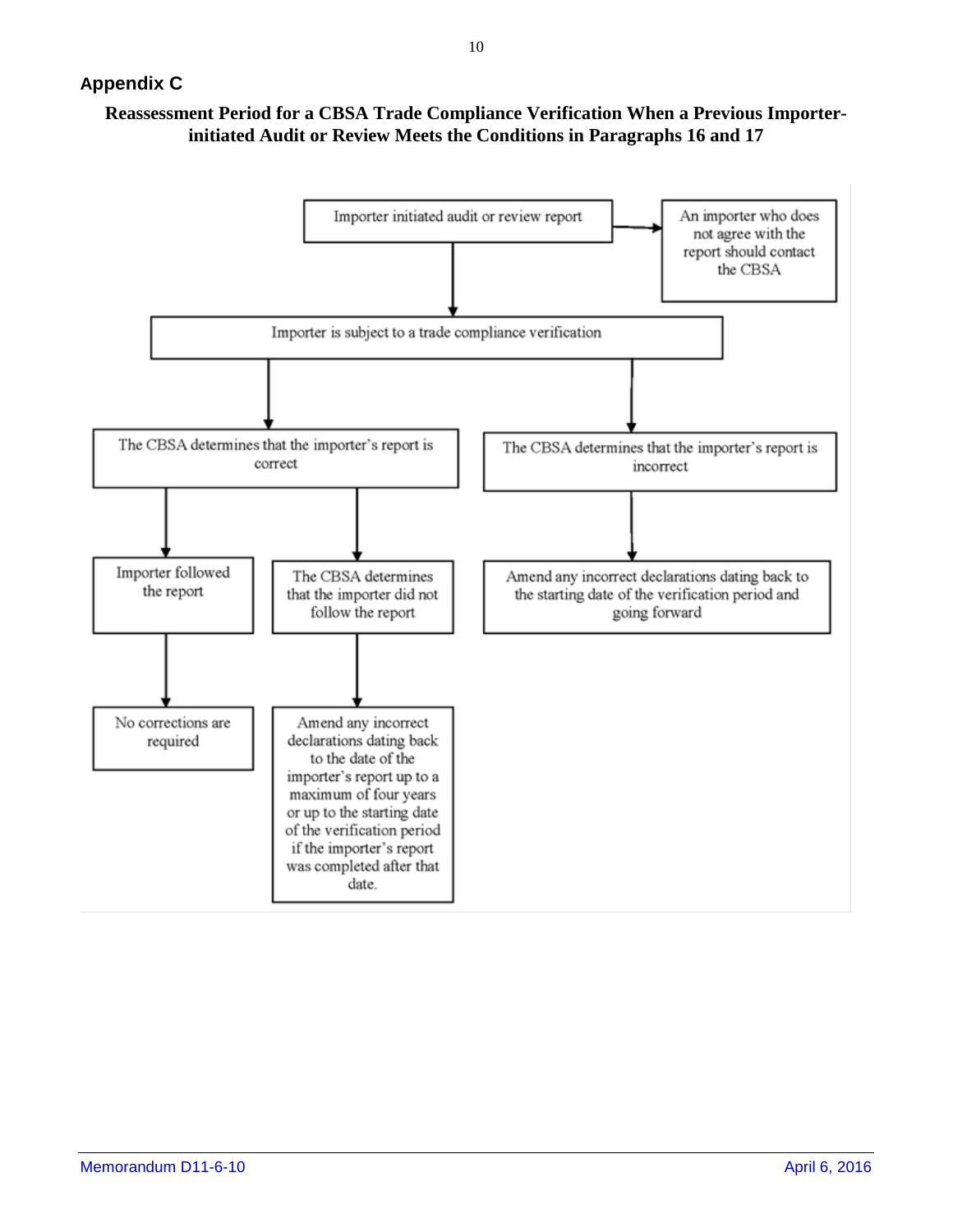## **Appendix D**

#### **Examples of Reassessment Periods After an Exporter Origin Verification**

#### **Scenario 1 – First verification**

- Exporter issues blanket certificates of origin for four consecutive years (2012, 2013, 2014 and 2015 calendar years) to a variety of importers.
- The importers use the certificates of origin to claim preferential tariff treatment for all four years.
- The CBSA initiates a verification of origin for the goods certified for the 2014 calendar year and notifies all of the importers of these goods.
- The CBSA determines that one of the goods on the certificate of origin is non-originating.
- The CBSA provides the exporter with an interim and a final verification report, indicating that all importers to whom the certificate of origin was issued for the verified period must be advised of the results and provided with an amended certificate.
- The importers are also notified at the same time that the good has been determined to be non-originating for the verified period. The importer now has specific information giving "reason to believe" and is required to make corrections pursuant to section 32.2 of [the Act.](http://laws-lois.justice.gc.ca/eng/acts/C-52.6/FullText.html)

**Outcome**: If the importer does not make corrections for the verification period, the CBSA may reassess all incorrect declarations of origin made during the verified period (2014).

#### **Scenario 2 – Exporter's review following a verification**

- Following a verification, an exporter conducts a review of the origin of their goods for previous and subsequent years in order to determine if the goods certified in those years qualified as originating.
- The exporter determines that the goods they previously certified as originating did not qualify and should not have been certified as originating.
- The exporter notifies all importers to whom those certificates were issued and advises that the certificates are no longer valid.
- Upon receipt of the exporter notification and the withdrawal of the certificates of origin, the importer has reason to believe that the goods do not originate and must make corrections, under section  $32.2$  of [the Act,](http://laws-lois.justice.gc.ca/eng/acts/C-52.6/FullText.html) to all entries for which a preferential tariff treatment was claimed for the periods covered by the certificates that are no longer valid.

**Outcome:** If the importer does not make corrections, and is subsequently selected for a verification by the CBSA, it will be liable for duties and taxes payable plus penalties under the Administrative Monetary Penalty System (AMPS).

#### **Scenario 3 – "Pattern of conduct"**

- Following an initial verification, the CBSA conducts a second verification of the same exporter for the same good for a different period.
- In both verifications, the CBSA determines that the good is non-originating.
- As such, the CBSA will have established a "pattern of conduct" with respect to that exporter and all certificates of origin issued after the period covered by the second verification of that good will be deemed to be invalid until the exporter is able to prove, to the satisfaction of the CBSA, that the good now originates.
- The CBSA will notify both the exporter and importer when a "pattern of conduct" has been established.

**Outcome:** The importer is required to amend all incorrect declarations of origin for the entire verified period, as well as for the period following the second verification up to the effective date of the "pattern of conduct". The importer must not claim preferential tariff treatment for those goods going forward from the date of the notification. If the importer does not make corrections, the CBSA may reassess all incorrect declarations of origin for the importations made during the verified period.